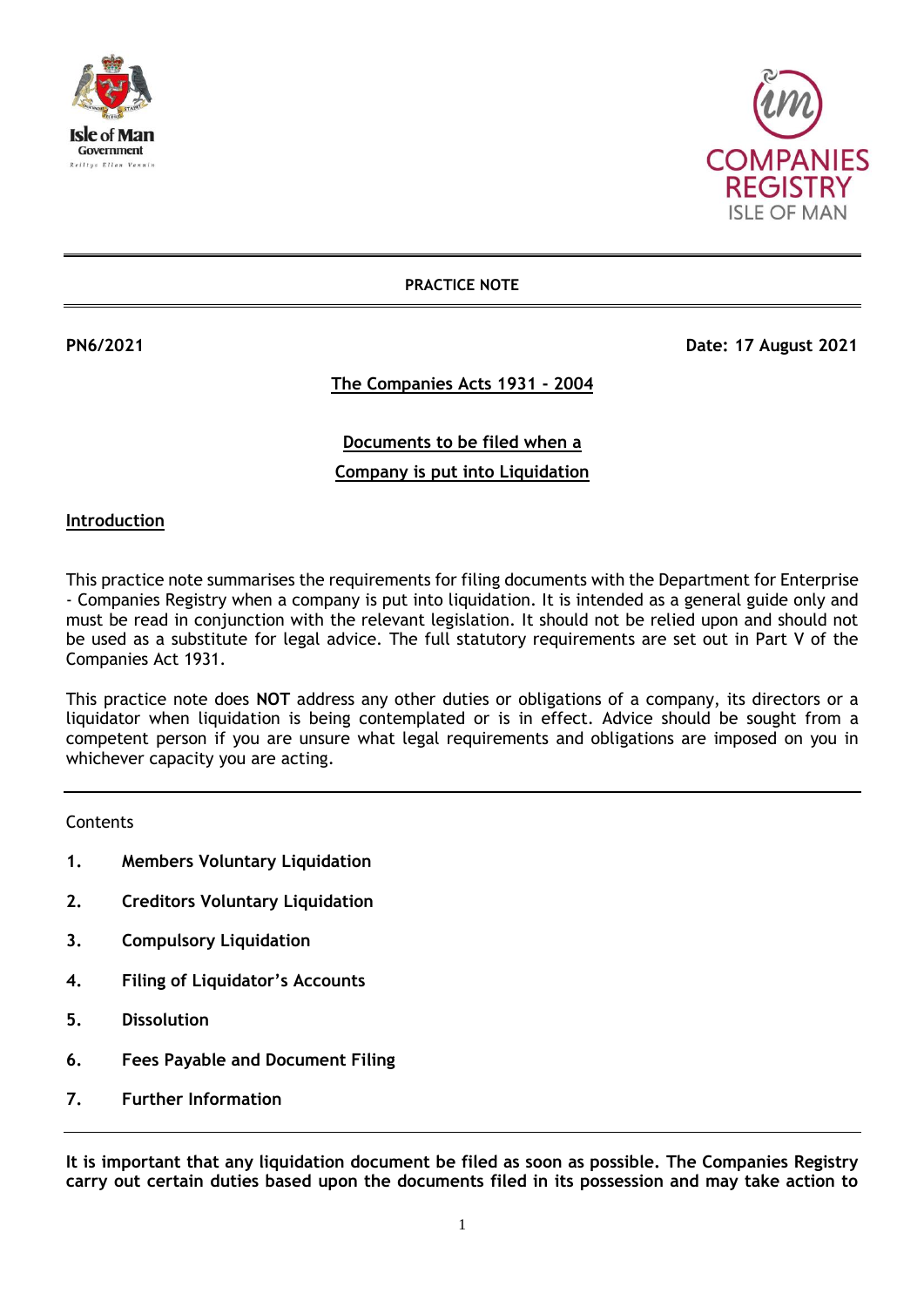**strike a company off the register for failure to file its annual return if documents indicating that it has gone into liquidation have not been filed.**

### **1. Members Voluntary Liquidation**

- 1.1 A Declaration of Solvency (Form 39B) must be made by the directors of the company, or if there are more than two directors, a majority of the directors, and filed at the Companies Registry before the winding up begins.
- 1.2 **The Declaration must be made and filed before notices are sent out for the meeting at which it is intended to pass a resolution to wind up the company but also not more than six weeks before the passing of that resolution. The declaration is invalid if it does not comply with both of these conditions and if this happens the liquidation will be treated as a creditors winding up.**
- 1.3 The company must pass a resolution for voluntary winding up. An original or a copy of that resolution signed, or certified a true copy by either the chairman of the meeting or an officer of the company must be filed at the Companies Registry. As with all special or extraordinary resolutions, there is a filing period of one month after its passing. Failure to submit the resolution within that period will result in late filing fees being levied.
- 1.4 The liquidator is required to give notice of his appointment (Form 39C) to the Companies Registry within twenty-one days. Failure to submit the notice within that period will result in late filing fees being levied.

# **2. Creditors Voluntary Liquidation**

- 2.1 The company must pass a resolution for voluntary winding up. An original or a copy of that resolution signed, or certified a true copy by either the chairman of the meeting or an officer of the company must be filed at the Companies Registry. As with all resolutions, there is a filing period of one month after its passing. Failure to submit the resolution within that period will result in late filing fees being levied.
- 2.2 The liquidator is required to give notice of his appointment (Form 39D) to the Companies Registry within twenty-one days. Failure to submit the notice within that period will result in late filing fees being levied.

### **3. Compulsory Liquidation**

- 3.1 When the Court appoints a liquidator provisionally, a provisional liquidator or a liquidator, a certified copy of the relevant Order must be filed with the Companies Registry.
- 3.2 Where a person other than the Official Receiver is appointed as **Liquidator,** notice of his appointment (Form 39) must be given to the Companies Registry. There is no prescribed filing period for this form, but the liquidator cannot act until he has notified Companies Registry of his appointment.

### **4. Filing of Liquidator's Accounts**

4.1 If the company is in liquidation for more than twelve months, the liquidator must complete and file an affidavit and statement of account (Forms 93 and 92) for that period. If more than one liquidator has been appointed, then one of the liquidators must complete the affidavit form and have the account marked by the person taking the oath as an exhibit.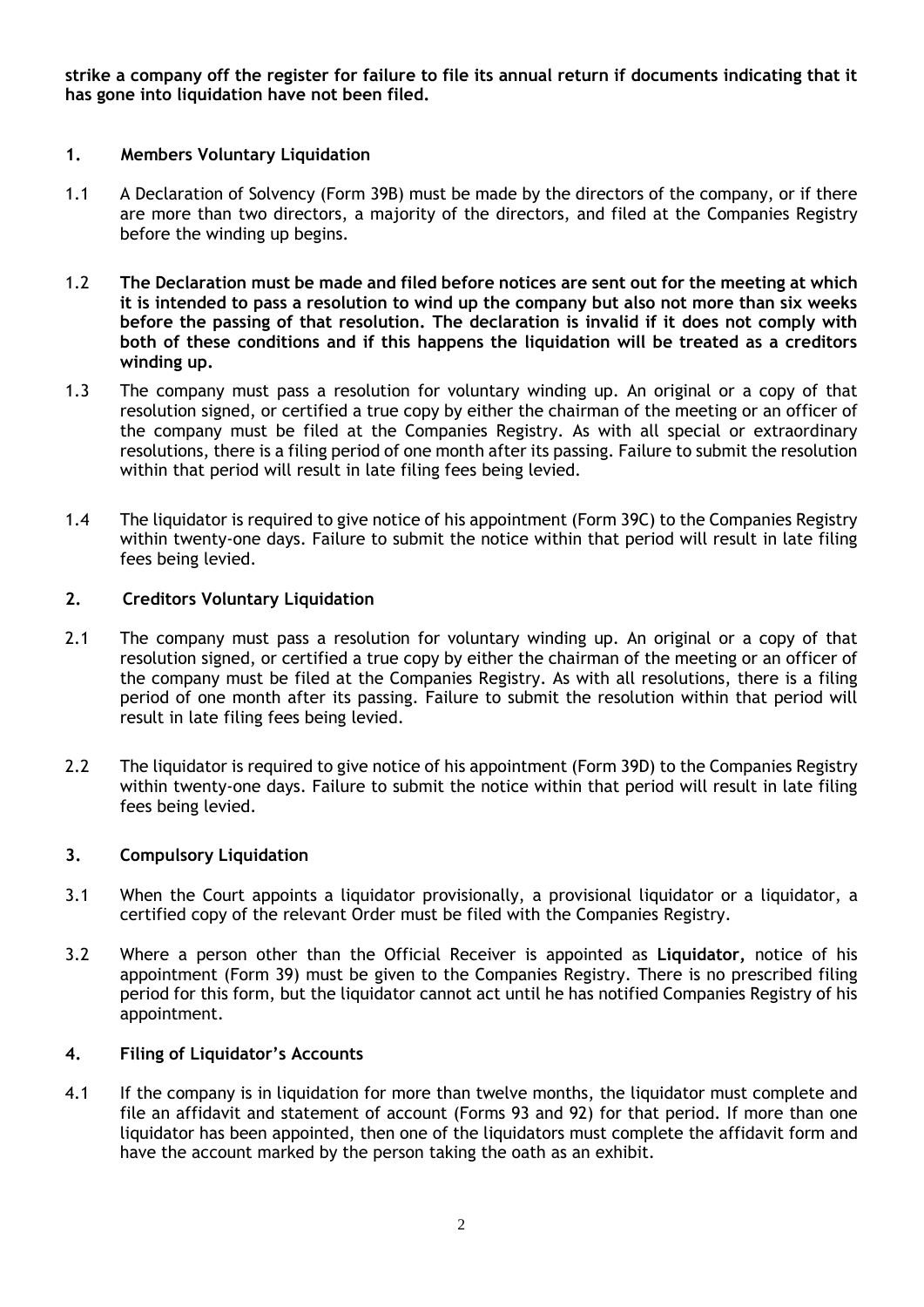- 4.2 Forms 93 and 92 are required thereafter for each complete six-month period following the first twelve months of the liquidation.
- 4.3 **Forms 93 and 92 are NOT required to be filed when either (a) the liquidation is completed within twelve months or (b) the final winding up meeting is held less than six months after the last complete period.**

### **5. Dissolution**

- 5.1 When a voluntary liquidation has been completed, and the final winding-up meeting has been held, the liquidator must complete a return of that meeting and attach to it a copy of the liquidator's accounts approved at that meeting. If it is a members' voluntary liquidation, the return is made on Form 15A. If it is a creditors' voluntary liquidation, the return is made on Form 15B. Again, if there are two or more liquidators, each must sign the return.
- 5.2 **The filing period for Form 15A or 15B is SEVEN DAYS after the date of the final meeting. Failure to submit the return within that period will result in late filing fees being levied.**
- 5.3 The company is not formally dissolved until three months after the registration of the Form 15A or 15B. The Companies Registry does not automatically give notice to anyone of the fact of dissolution. However, we will confirm the date of dissolution by letter if requested.
- 5.4 If the company is in compulsory liquidation, it is necessary to obtain a Court Order to release the liquidator and have the company formally dissolved. A copy of this Court Order must be filed as soon as possible after it is made so that the public record can be updated.
- 5.5 If it is found necessary to re-appoint the liquidator after the company has been dissolved, an application for the company to be restored must be made to Court within **TWO YEARS** after the dissolution date. A copy of such an Order must be filed within seven days of its making.
- 5.6 **NOTE – The administrative procedure for restoration under Section 273B of the Companies Act 1931 does NOT apply to a company in liquidation unless it has been struck off the register under section 273. This happens when the Department believes that the liquidator is not acting or that the liquidation has been completed and the proper returns have not been made.**

#### 6. **Fees payable and Document Filing**

6.1 The late filing fee effective from  $7<sup>th</sup>$  January 2014 is calculated as follows:

| 1 month and one day to 3 months late | £100 |
|--------------------------------------|------|
| More than 3 months and one day late  | £250 |

6.2 Payment of fees can be made in cash or by cheque made payable to "Isle of Man Government", or by BACS/Bank transfer in accordance with the following <https://www.gov.im/media/1368638/2020-01-02-companies-registry-bacs.pdf>